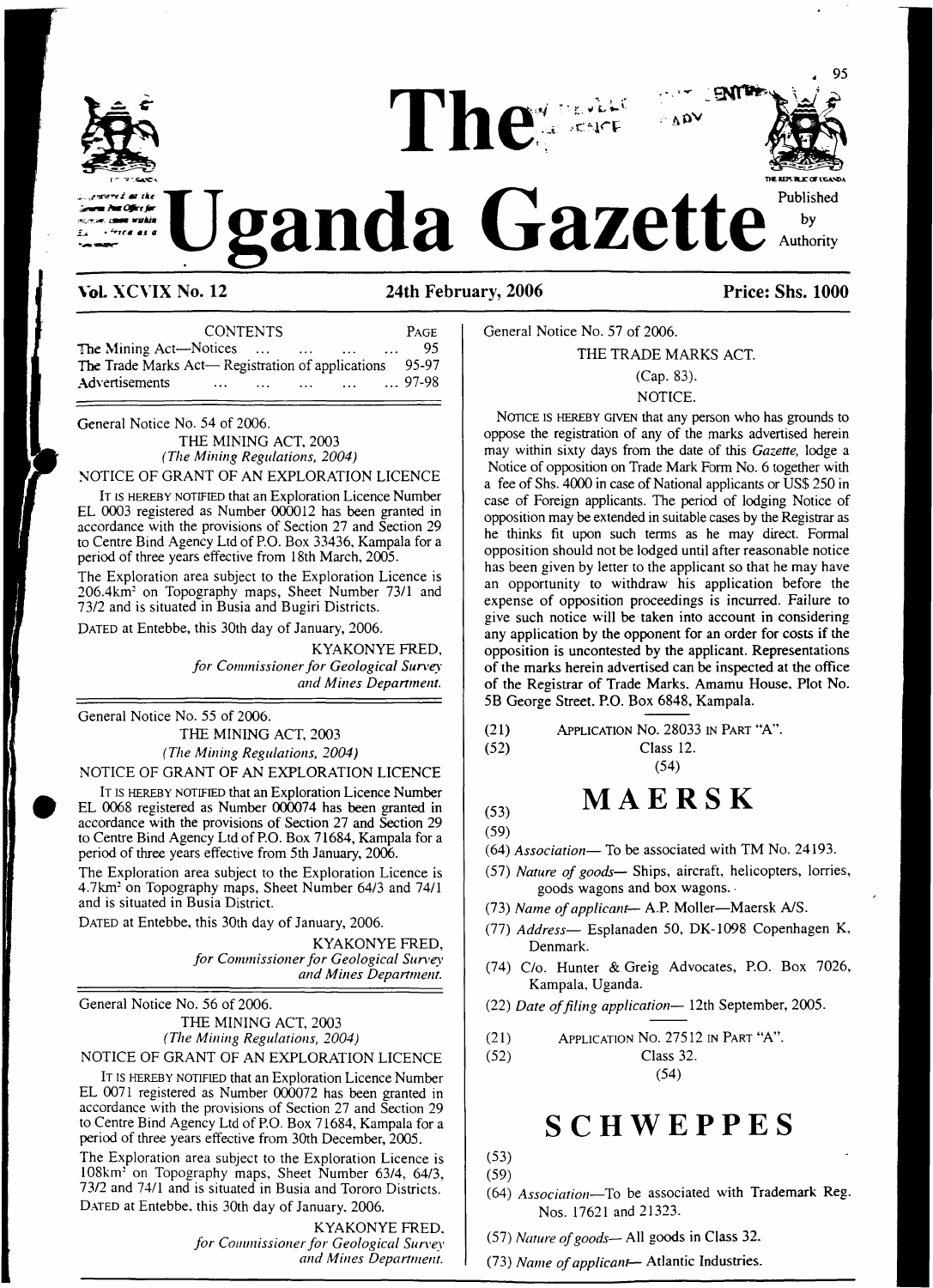- (77) *Address—* P.O. Box 309 Gt, Ugland House, South Church Street. George Town, Grand Cayman, Cayman Islands. BW1, Islands.
- (74) C/o. M/s. Hunter & Greig Advocates, P.O. Box 7026, Kampala.
- (22) *Date offiling application—* 14th March, 2005.
- (21) Application No. 28483 in Part "A".

$$
(52) \t\text{Class 16.} \t(54)
$$

Verify!

- (53)
- (59)
- (64)
- (57) *Nature of goods—* Paper, cardboard, and goods made from these materials, not included in other classes; printed matter; bookbinding material; photographs; stationery; adhesives for stationery or household purposes; artists' materials; paint brushes; typewriters and office requisites (except furniture); instructional and teaching material (except apparatus), plastic materials for packaging (not included in other classes); playing cards; printers' type; printing blocks.
- (73) *Name of applicant—* Credit Reference Bureau Africa Limited, a Ugandan Company.
- (77) *Address—* 6th Floor Workers' House, P.O. Box 7194, Kampala, Uganda.
- (74) C/o. Masembe, Makubuya, Adriko, Karugaba & Ssekatawa (MMAKS) Advocates, 3rd Floor,  $\mathbf{R}$ Diamond Trust Building, P.O. Box 7166, Kampala.
- 
- (22) *Date offiling application—* 9th February, 2006.



(52) Class 34.





 $(53)$  $(59)$ 

- (64) *Association—*To be associated with TM Nos. 14806 and 19097.
- (57) *Nature ofgoods—*Cigarettes, tobacco, tobacco products, smokers' articles, lighters, matches, and all other goods included in Class 34.
- (73) *Name of applicant—* British American Tobacco (Brands) Inc.
- (77) *Address* 2711 Centerville Road, Suite 300, Wilmington, Delaware 19808, United States of America.
- (74) J.B. Byamugisha Advocates, P.O. Box 9400, Kampala, Uganda.
- (22) *Date offiling application—* 20th February, 2006.
- (21) Application No. 28448 in Part "A". (52) Class 09. (54)
- $(53)$  $(59)$  $(64)$ ADSI. wireless
- (57) *Nature of goods—* Scientific, nautical, surveying, electric, photographic, cinematographic, optical, weighing, measuring, signaling, checking (supervision), life-saving and teaching apparatus and instruments; apparatus for recording, transmission or reproduction of sound or images; magnetic data carriers, recording discs; automatic vending machines and mechanisms for coinoperated apparatus; cash registers, calculating machines, data processing equipment and computers; fire-extinguishing apparatus.
- (73) *Name ofapplicant* Africa Online Uganda Limited, a Ugandan Company.
- (77) *Address—* 5th Floor, Commercial Plaza. Plot 7. Kampala Road. P.O. Box No. 29331, Kampala. Uganda.
- (74) C/o. Masembe, Makubuya, Adriko, Karugaba & Ssekatawa (MMAKS) Advocates, 3rd Floor, Diamond Trust Building, P.O. Box 7166, Kampala.
- (22) *Date offiling application—* 2nd February, 2006.
- (21) Application No. 28484 in Part "A".
- (52) Class 16.

(54)

# **CRBAfrica**

- (53) *Disclaimer* Registration of this trademark shall give no right to the exclusive use of the word "AFRICA" except as represented.
- (59)
- (64)
- (57) *Nature of goods—* Paper, cardboard, and goods made from these materials, not included in other classes; printed matter; bookbinding material; photographs; stationery; adhesives for stationery or household purposes; artists' materials; paint brushes; typewriters and office requisites (except furniture); instructional and teaching material (except apparatus), plastic materials for packaging (not included in other classes); playing cards; printers' type; printing blocks.
- (73) *Name of applicant—* Credit Reference Bureau Africa Limited, a Ugandan Company.
- (77) *Address—* 6th Floor Workers' House, P.O. Box 7194, Kampala. Uganda.
- (74) C/o. Masembe, Makubuya, Adriko, Karugaba & Ssekatawa (MMAKS) Advocates, 3rd Floor, Diamond Trust Building, P.O. Box 7166, Kampala.
- (22) *Date offiling application—* 9th February, 2006.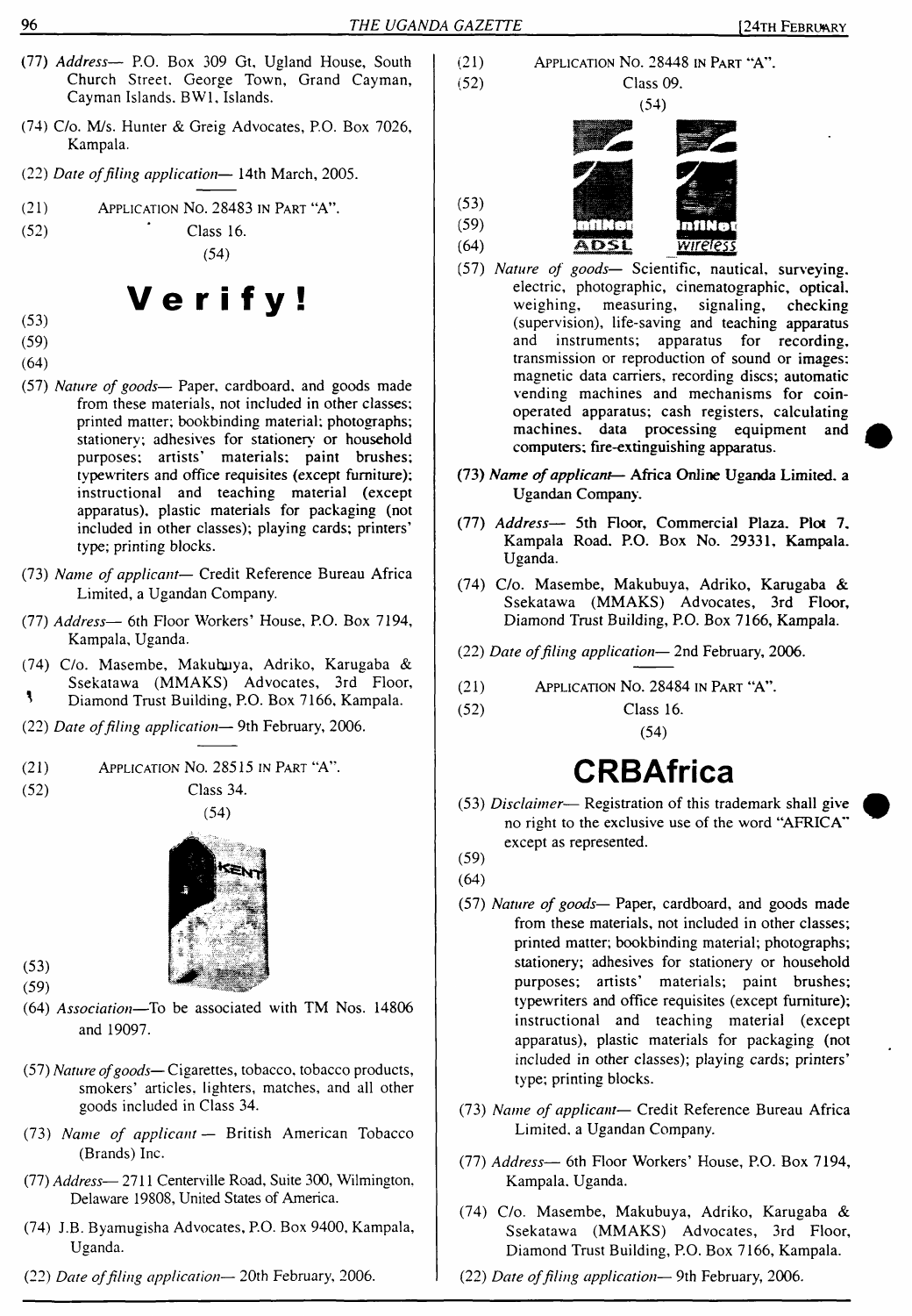

- cigarette papers, tobacco pipes, cigarette filters, cigarette cases (not of precious metal), tobacco pouches, cigarette lighters (not of precious metal), matches, pipe cleaners for tobacco pipes, ashtrays (not of precious metal) for smokers and cigar cutters.
- (73) *Name of applicant—* KT & G Corporation, a Korean Company.
- <sup>f</sup>77) *Address—* 100, Pyeongchon-dong, Daedeok-gu, Daejeon. Republic of Korea (ZIP-Code: 306-712).
- (74) C/o. Masembe, Makubuya, Adriko, Karugaba & Ssekatawa (MMAKS) Advocates, 3rd Floor, Diamond Trust Building, P.O. Box 7166, Kampala.
- (22) *Date offiling application—* 12th December, 2005.

| (21) | APPLICATION NO. 28480 IN PART "A". |
|------|------------------------------------|
| (52) | Class 32.                          |

#### (54)

## **BARENA**

- (53) (59)
- (64)
- (57) *Nature ofgoods—* Beers, mineral and aerated waters and other non-alcoholic drinks; fruit drinks and fruit juices; syrups and other preparations for making beverages.
- ^73) *Name of applicant—* Sabmiller International B.V., a Dutch Company.
- *Address—* Hofplein 19, 3032 Rotterdam, The (77) Netherlands.
- (74) C/o. Masembe, Makubuya, Adriko, Karugaba & Ssekatawa (MMAKS) Advocates, 3rd Floor, Diamond Trust Building, P.O. Box 7166, Kampala.
- (22) *Date offiling application—* 9th February, 2006.

| (21) | APPLICATION No. 28507 IN PART "A". |  |  |
|------|------------------------------------|--|--|
|      |                                    |  |  |

(52) Class 30.

(54)

# **BRITAMU**

- (53) (59)
- **(64)**
- 
- (57) *Nature ofgoods—* Biscuits.
- (73) *Name of applicant* Triumph Development Limited.
- (77) *Address—* P.O. Box 49925, Nairobi, Kenya.
- «74) C/o. Muwema & Mugerwa Advocates and Solicitors, P.O. Box 29385, Kampala.
- 22) *Date offiling application—* 20th February, 2006.

(21) Application No. 28504 in Part "A". (52) Class 30.



(59) (64)

(53)

(57) *Nature ofgoods—* Curry powder.

(73) *Name ofapplicant—* Selumika General Enterprises Ltd. (77) *Address—* P.O. Box 1631, Kampala, Uganda.

- (74)
- (22) *Date offiling application—* 20th February, 2006.

(21) Application No. 28505 in Part "A". (52) Class 30. (54) 

 $(53)$ (59)

- (64)
- (57) *Nature ofgoods—* Biscuits.
- (73) *Name ofapplicant—* Triumph Development Limited.
- (77) *Address—* P.O. Box 49925, Nairobi, Kenya.
- (74) C/o. Muwema & Mugerwa Advocates and Solicitors, P.O. Box 29385, Kampala.
- (22) *Date offiling application—* 20th February, 2006.
- (21) Application No. 28506 in Part "A' (52) Class 30. (54)

# (53) **BISCO**

- (59)
- (64)
- (57) *Nature ofgoods—* Biscuits.
- (73) *Name ofapplicant* Triumph Development Limited.
- (77) *Address—* P.O. Box 49925, Nairobi, Kenya.
- (74) C/o. Muwema & Mugerwa Advocates and Solicitors, P.O. Box 29385, Kampala.
- (22) *Date offiling application—* 20th February, 2006.

Kampala, KYOMUGASHO MERCY KENTARO, 22nd February, 2006. *Assistant Registrar of Trademarks.*

## **ADVERTISEMENTS**

THE REGISTRATION OF TITLES ACT. (Cap. 230).

NOTICE.

#### ISSUE OF SPECIAL CERTIFICATE OF TITLE.

Kyaggwe Block 84 Plot 70 Area: 2.00 Hectares at Kiyunga.

NOTICE IS HEREBY GIVEN that after the expiration of one month from the publication hereof, I intend to issue in the names of Benekito Tamale of Kiyunga, Gomb. Mut. Ill Kyaggwe, a special Certificate of Title under the above Block and Plot, the Certificate of Title which was originally issued having been lost.

Kampala. DDAMULIRA AHMED, 2nd February, 2006. *forAg. CommissionerLand Registration.*